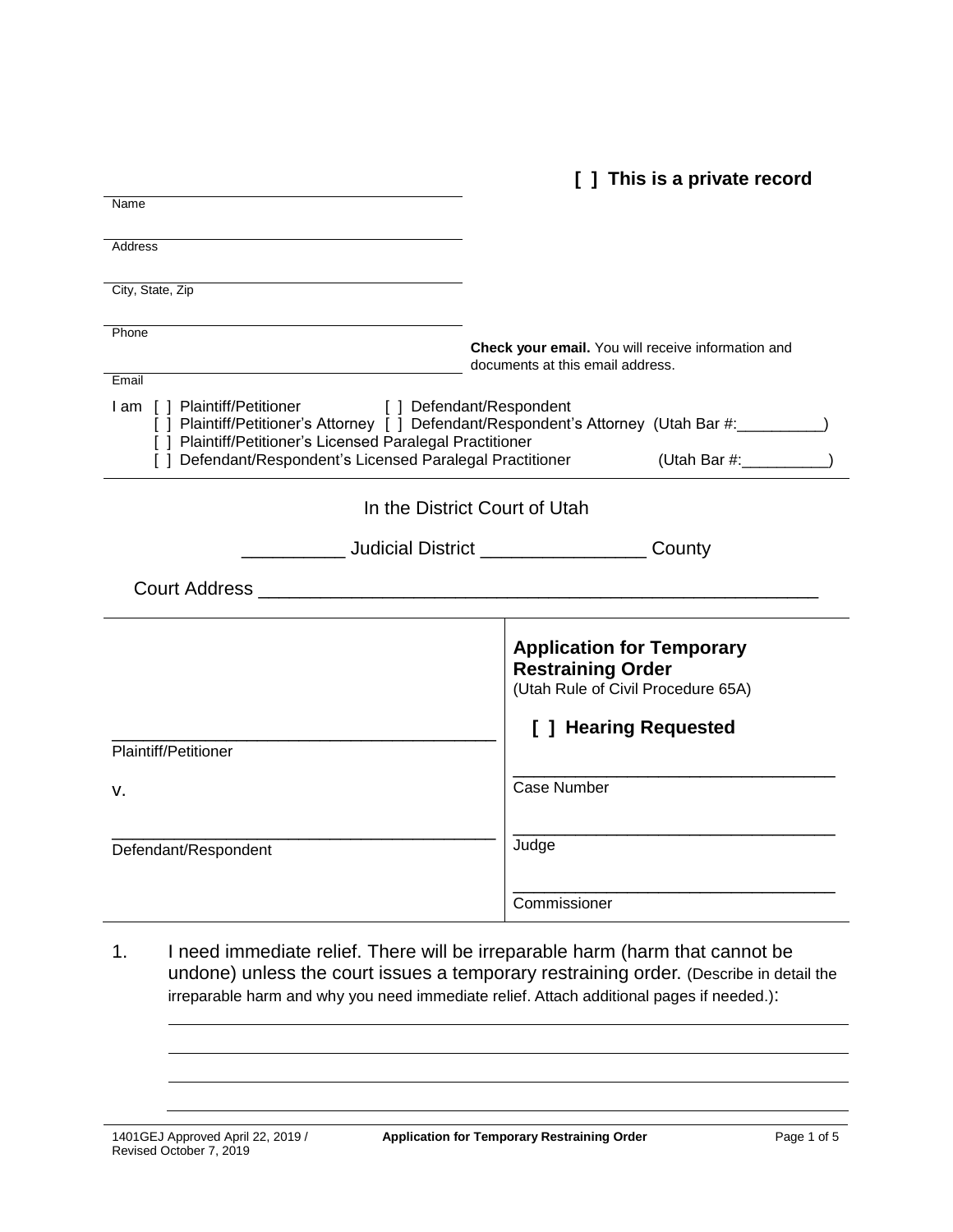- [ ] I am attaching the documents listed below as evidence of the irreparable harm:
- 2. The irreparable harm would be worse than any harm the other party could suffer if this order is issued because:
- 3. The temporary restraining order, if issued, would not be against the public interest because:
- 4. There is a substantial likelihood that I will prevail on the merits of the underlying claim in this case, or the case presents serious issues on the merits which should be the subject of further litigation because:

#### 5. Notice (Choose one.)

- [] I gave notice or tried to give notice of the Application for Temporary Restraining Order to the opposing party or their attorney in the following manner:
- [] I did not give notice and should not be required to give notice of the Application for Temporary Restraining Order to the opposing party or their attorney. Immediate and irreparable injury, loss or damage will occur if notice is provided before the hearing because: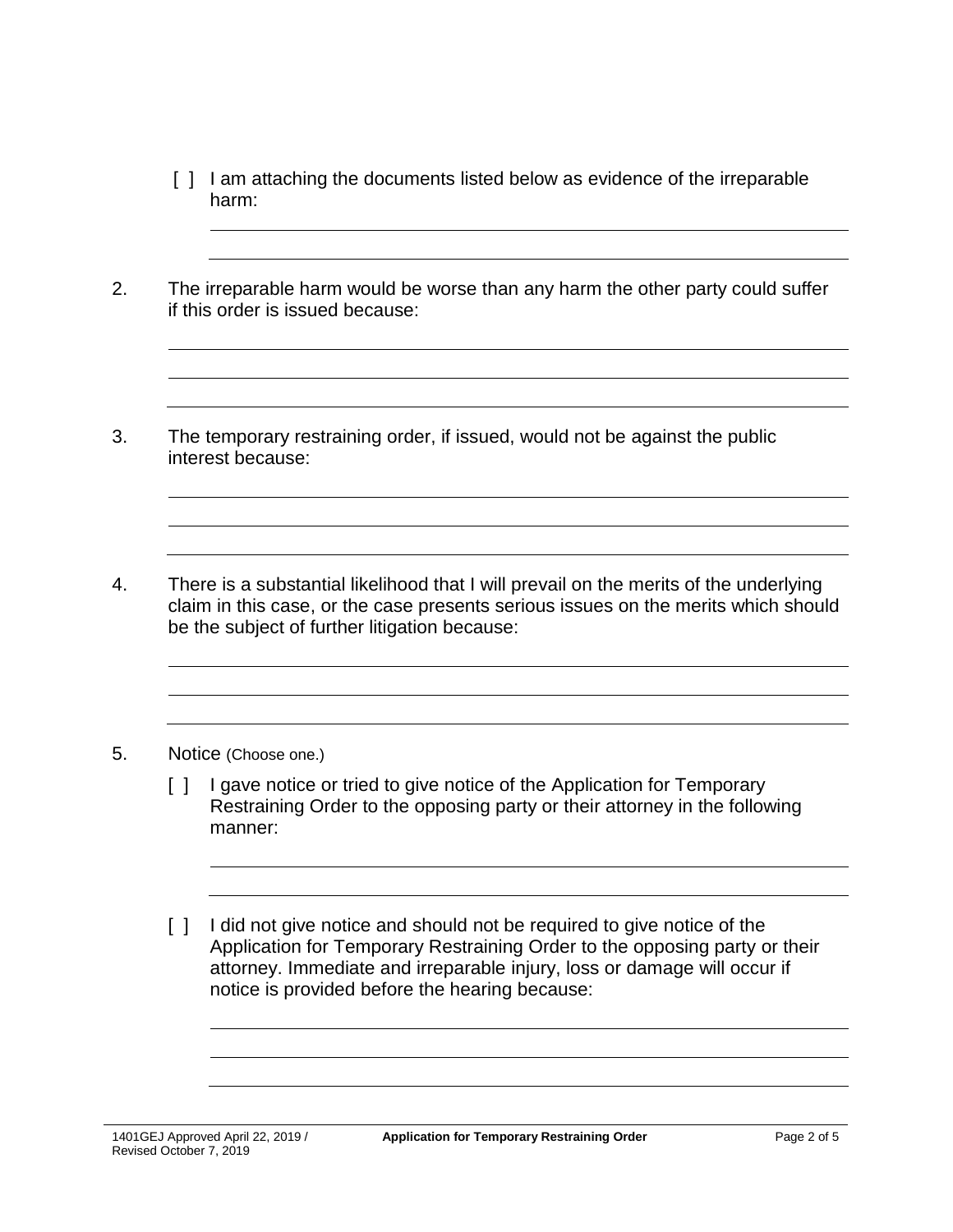## 6. [ ] Children

I ask the court for a temporary restraining order regarding the following minor children: (attach additional sheets if needed.)

| Child's name<br>(first, middle and last) | Month and<br>year of birth |
|------------------------------------------|----------------------------|
|                                          |                            |
|                                          |                            |
|                                          |                            |
|                                          |                            |

The temporary restraining order regarding the children should (choose all that apply):

[ ] Award

[ ] petitioner [ ] respondent

temporary physical custody of the children listed above.

## [ ] Order

[ ] petitioner [ ] respondent

to immediately return the children listed above to the custody of

[ ] petitioner [ ] respondent

- [ ] Issue a Writ of Assistance to Remove Children directing law enforcement to take custody of the children and deliver them to:
	- [ ] petitioner [ ] respondent
- [ ] Other orders about the children:

7. [ ] I ask the court for a temporary restraining order regarding other issues as follows: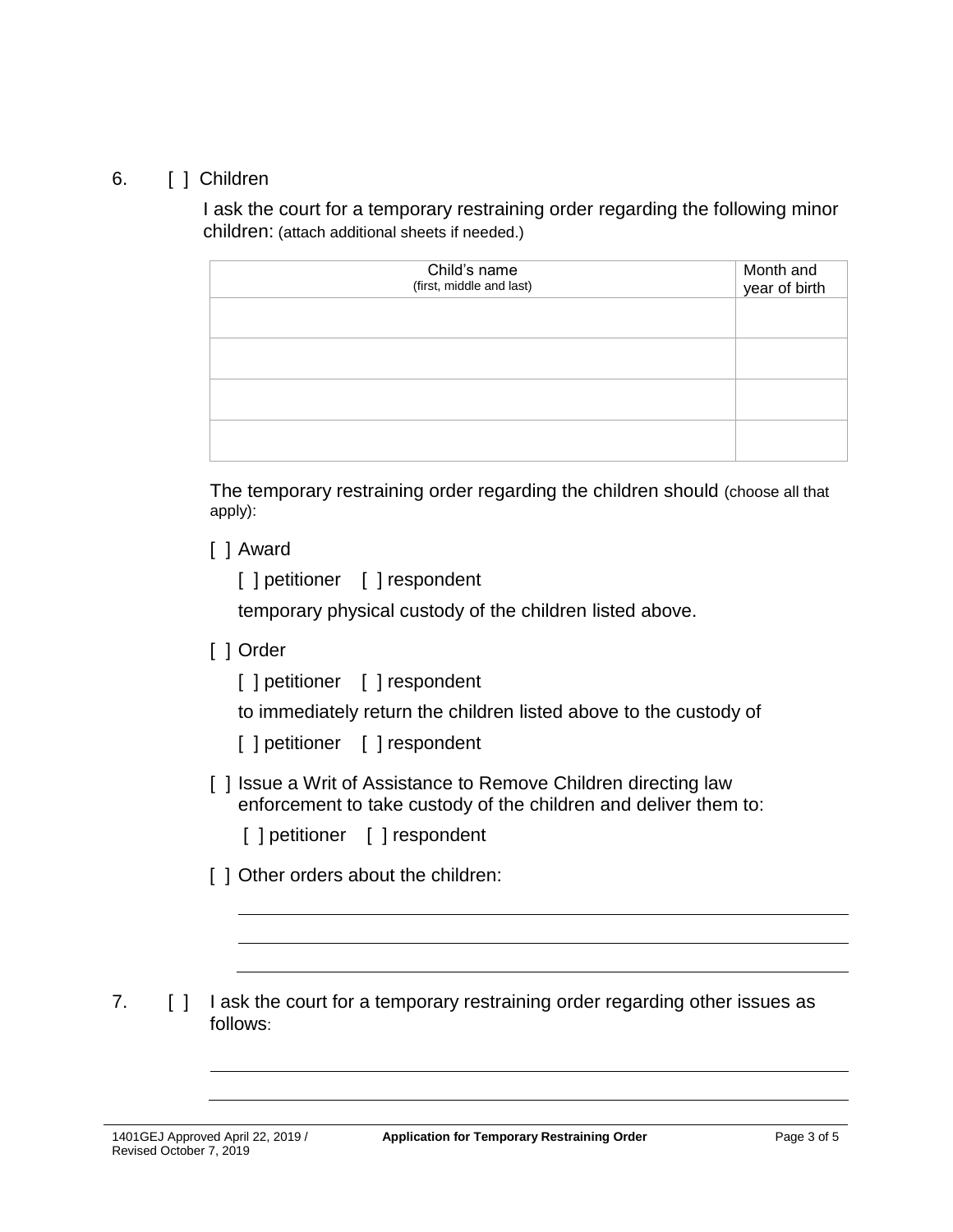| 8. | I understand the court could order me to deposit money or post a bond to cover<br>costs, attorney fees or damages resulting from a wrongful order or injunction. |
|----|------------------------------------------------------------------------------------------------------------------------------------------------------------------|
|    | I should not be required to deposit money or post a bond:                                                                                                        |
|    | because none of the parties will incur costs, attorney fees or damages as the<br>result of a wrongful order or injunction.                                       |
|    | [ ] for the following substantial reason (Explain.):                                                                                                             |
|    |                                                                                                                                                                  |
|    |                                                                                                                                                                  |
|    |                                                                                                                                                                  |
|    |                                                                                                                                                                  |

# **Plaintiff/Petitioner or Defendant/Respondent**

I declare under criminal penalty under the law of Utah that everything stated in this document is true.

|                                                                       | (city, and state or country). |  |  |  |  |
|-----------------------------------------------------------------------|-------------------------------|--|--|--|--|
| Date                                                                  |                               |  |  |  |  |
| Attorney or Licensed Paralegal Practitioner of record (if applicable) |                               |  |  |  |  |
| Date                                                                  | <b>Printed Name</b>           |  |  |  |  |